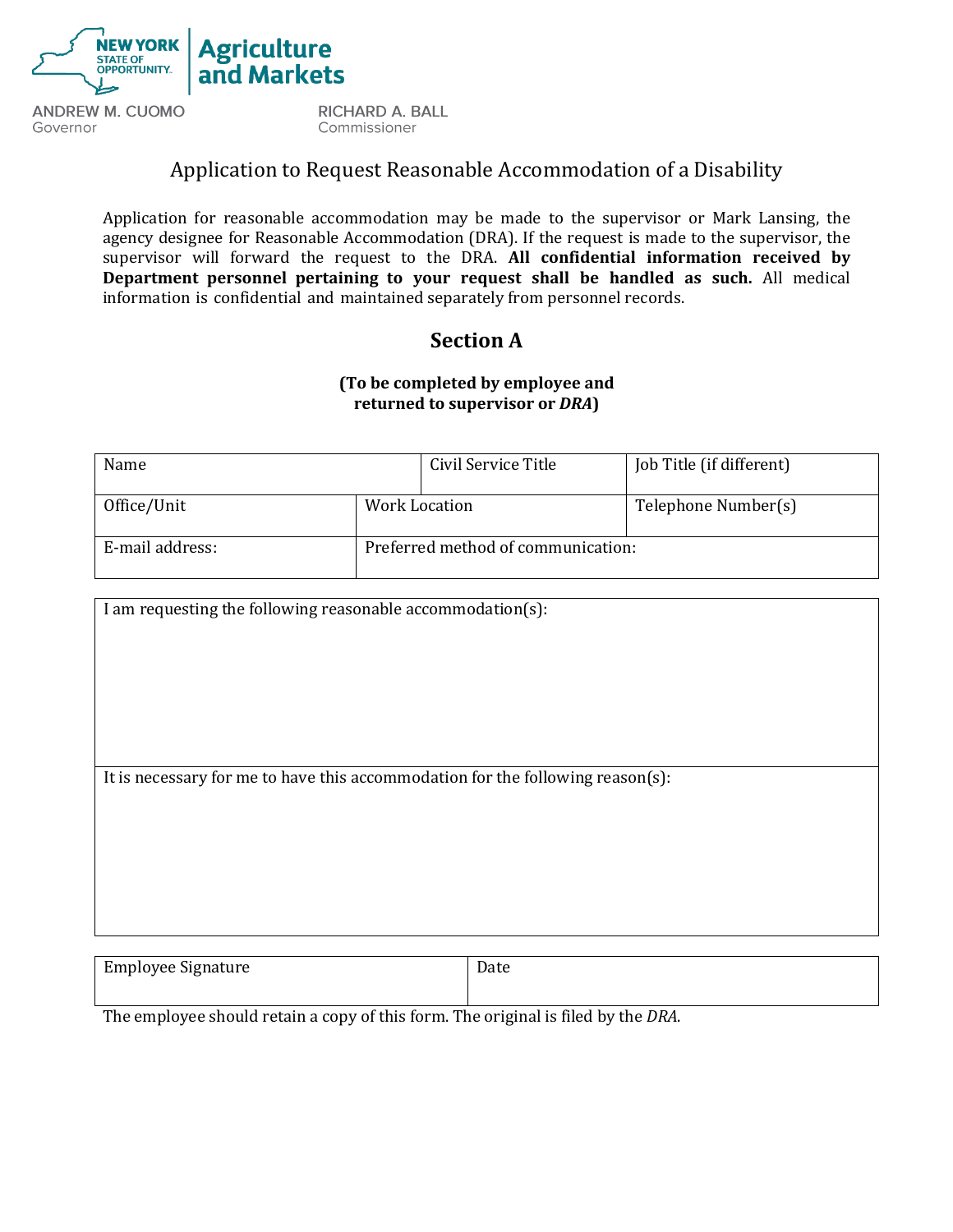## **Section B**

#### **Initial Response to Request for an Accommodation (To be completed by DRA)**

Name of Employee:

We have reviewed your application for an accommodation.

Your request has been approved

Comments:

No decision has been made at this time. We will continue to assess your request. The agency's DRA will contact you within the next two weeks.

| Comments:                |      |
|--------------------------|------|
|                          |      |
|                          |      |
|                          |      |
|                          |      |
|                          |      |
| Agency's DRA's Signature | Date |
|                          |      |
| DRA's name: Mark Lansing |      |

The employee should retain a copy of this form. The original is filed by the *DRA*.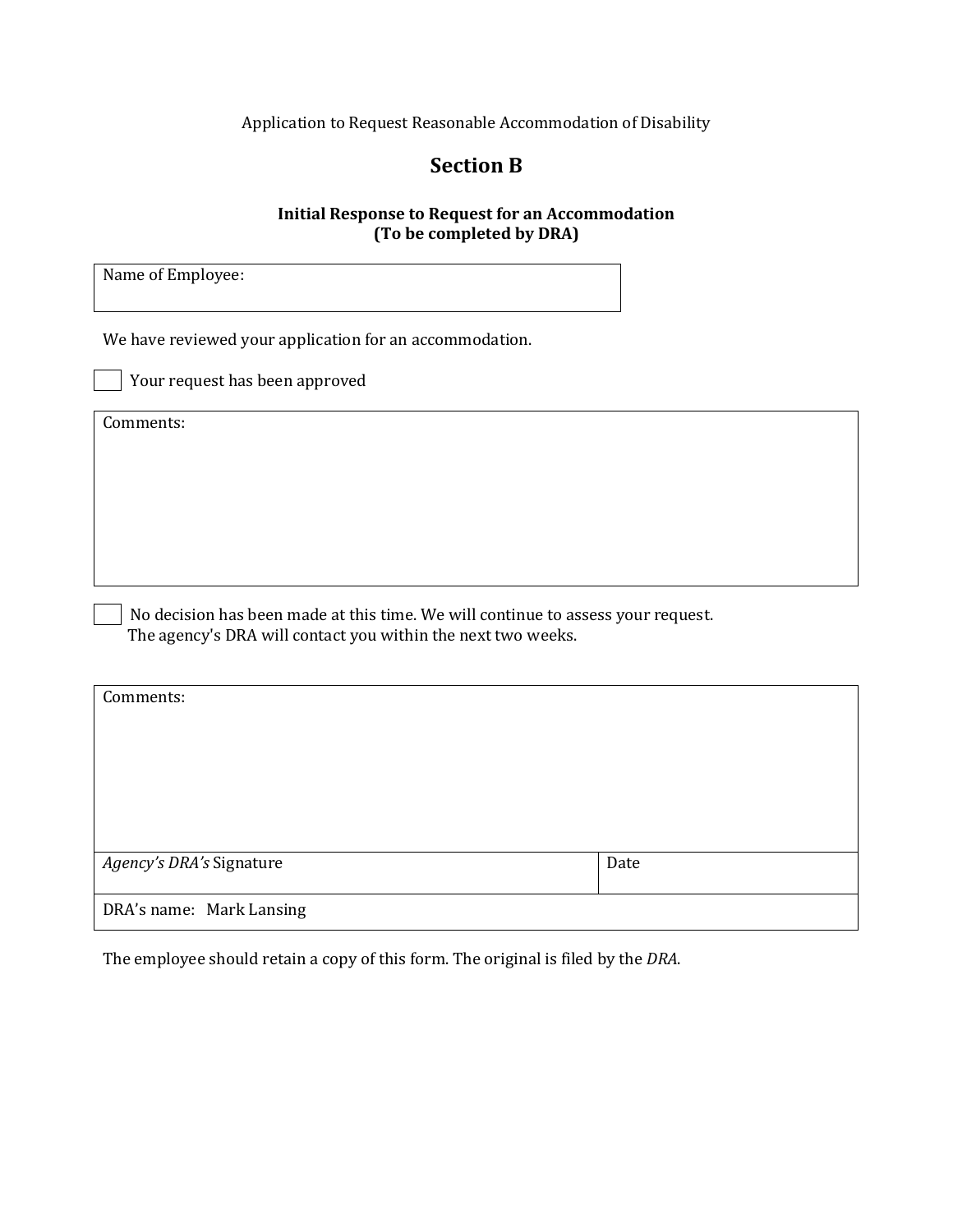## **Section C**

#### **Notification of Need for Additional Information (To be completed by the** *DRA* **and returned to the employee)**

| Name of Employee: |  |
|-------------------|--|
|-------------------|--|

We are continuing to assess your request. To make a determination, we need the following information:

### **Medical Documentation**

Please inform your doctor of your application for an accommodation and have your doctor send us medical documentation, indicating the limitations that your disability would place on your job performance. We have enclosed a copy of the duties description for your title and/or a list of the essential functions of your position for the doctor's reference.

Information should be sent by the following date:  $\qquad \qquad$  (date)

The requested information should be provided to the agency's Designee for Reasonable Accommodation (DRA).

**All medical information pertaining to Reasonable Accommodation must be kept confidential by the Agency.**

**Other** 

**Explain:**

We require no additional information from you at this time.

The Department's review process will include an evaluation of all relevant information. This may include an interview with you and/or your supervisor. After completion of the review, you will be informed in writing by the Commissioner of the Department, or the DRA, regarding the Department's decision. We anticipate that the decision will be made by  $(data)$ :  $(date)$ 

If you have any questions, please contact Mark Lansing at mark.lansing@agriculture.ny.gov or 518-457-3216.

| Signature of DRA | Date |
|------------------|------|
|                  |      |

**The employee should retain a copy of this form. The original is filed by the DRA.**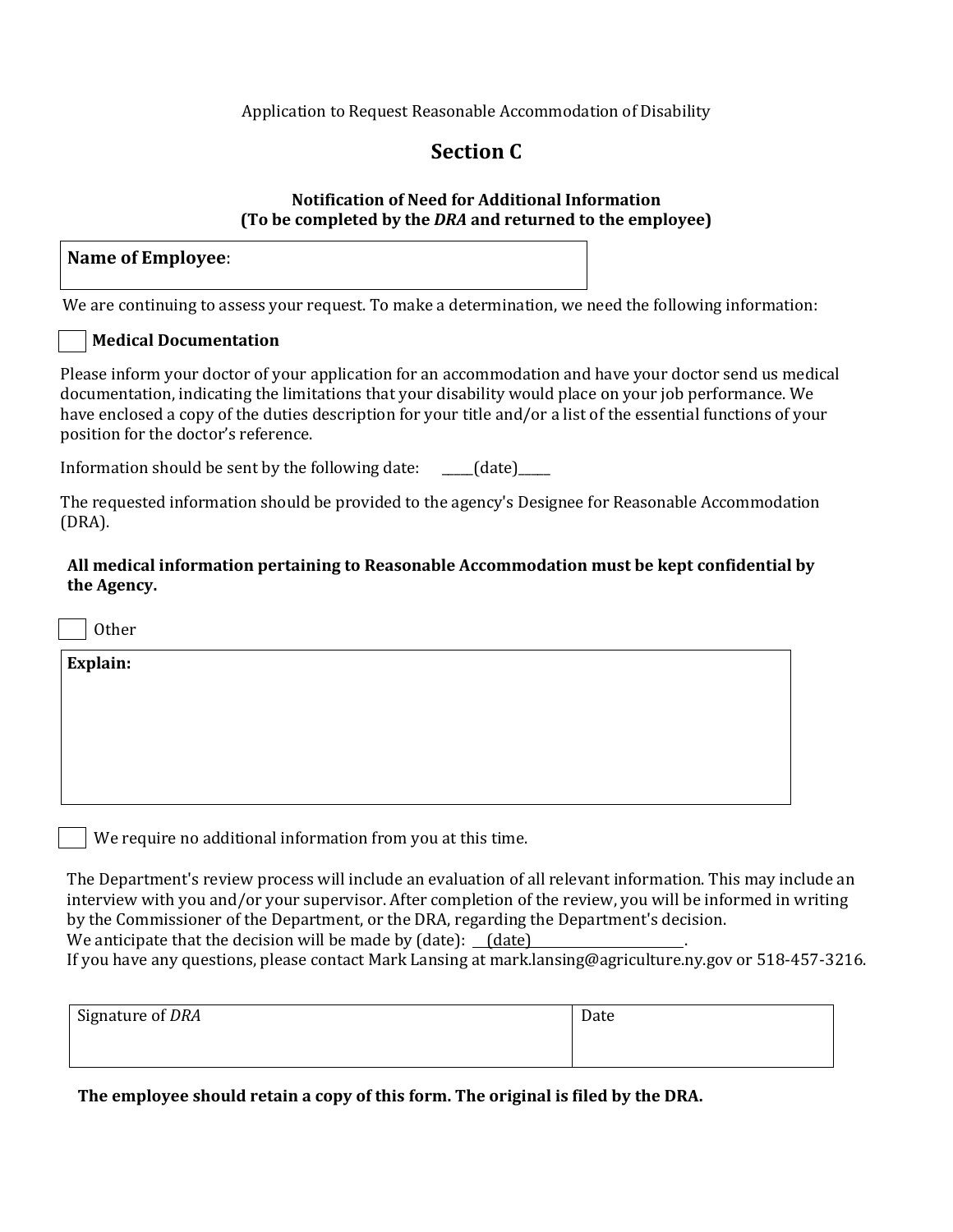## **Section D**

#### **Notification of Agency Determination: (To be completed by the DRA and returned to the employee)**

**Name of Employee:**

Based on the information you provided, the Department of Agriculture and Markets is able to provide you with a reasonable accommodation of your disability, as follows:

The accommodation granted is as you requested in your application.

The accommodation granted differs from the accommodation you requested, as follows:

Please discuss any questions regarding implementation of the accommodation with your supervisor. A letter from the Commissioner of the Department or the Designee for Reasonable Accommodation (*DRA)* confirming this decision will be sent to you within the next week once you accept the accommodation. If you have any questions, please call Mark Lansing at 518-457-3216. The employee should retain a copy of this form and return the original with his or her signature to be filed by the DRA.

| I accept ___/ reject____the above reasonable accommodation. |      |
|-------------------------------------------------------------|------|
| Employee Signature                                          | Date |

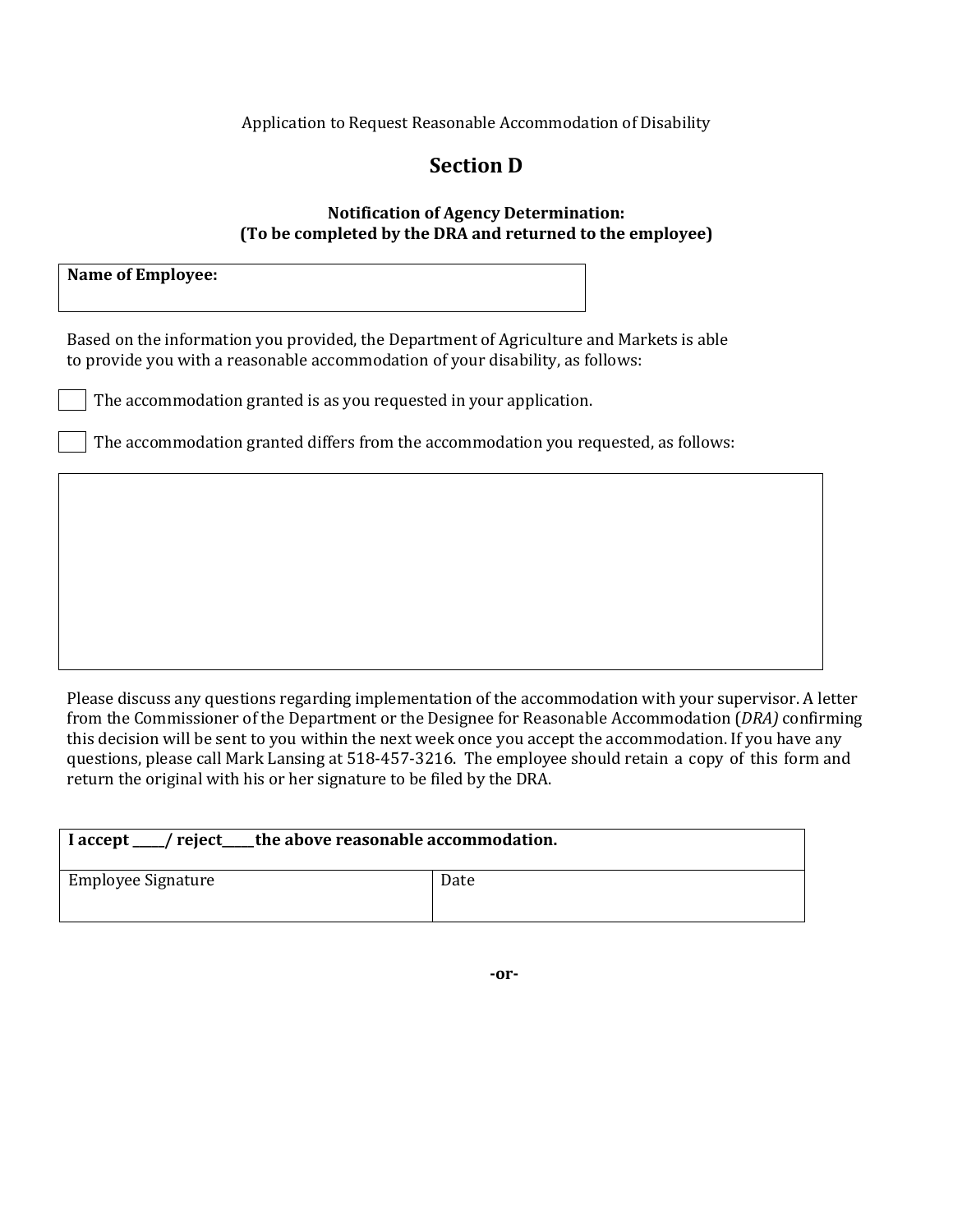# **Section E**

### **Notification of Agency Denial of Reasonable Accommodation (To be completed by the DRA and returned to the employee)**

**Name of Employee:**

Based on the information you provided, the *[Department]* is unable to provide you with a Reasonable accommodation of your disability, as you requested on *(date)* 

| We are denying your request for the following reason(s): |      |
|----------------------------------------------------------|------|
|                                                          |      |
|                                                          |      |
|                                                          |      |
|                                                          |      |
|                                                          |      |
|                                                          |      |
|                                                          |      |
| Signature of [DRA]                                       | Date |
|                                                          |      |

If you have any questions, please call Mark Lansing at 518-457-3216. The employee should retain a copy of this form. The original will be filed by the DRA.

### **Remedies relating to Dissatisfaction with Agency's Reasonable Accommodation Determination**

A letter from the DRA confirming the decision will be sent to you within the next week after you receive the Notification of Agency Determination. If you are dissatisfied with the determination, the following options are available to you:

1. You may choose to accept this decision and end the process; or

- 2. You may choose to file an appeal with the Reasonable Accommodation Appeal Review Committee in accordance with procedures established in the "Procedures for Implementing Reasonable Accommodation for Applicants and Employees with Disabilities and Pregnancyrelated Conditions in New York State Agencies." To file your appeal, submit the enclosed form, (Section F) "Request to Appeal a Reasonable Accommodation Determination" to the Reasonable Accommodation Appeals Review Committee at **ARC@cs.ny.gov** or by mail at **Department of Civil Service Empire State Plaza Swan Street Building – Core 1 Empire State Plaza, Albany, NY 12239 Attn: ODIM – ARC.**
- 3. You may choose to file an internal discrimination complaint with the Governor's Office of Employee Relations (GOER) Anti-Discrimination Investigation Division (ADID) if you believe that the Department's determination is unlawful.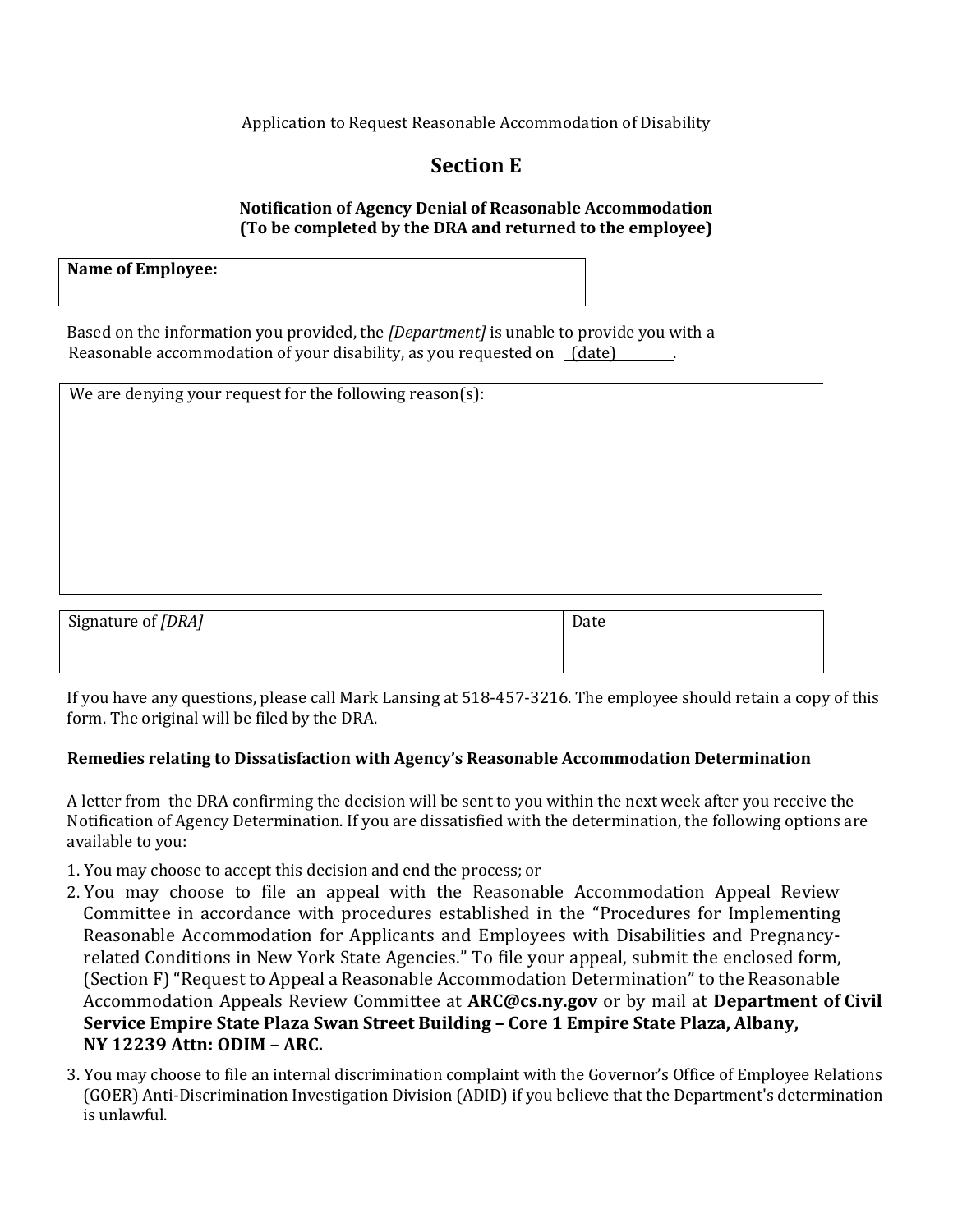- 4. In addition to the options stated above, other alternatives may also be available. These include, but are not limited to:
	- **•** filing a complaint with any compliance agency designated under Sections 503/504 of the Rehabilitation Act of 1973;
	- **■** filing a complaint with the New York State Division of Human Rights;
	- **•** filing a complaint with the Equal Employment Opportunity Commission or any appropriate federal oversight agency under the American with Disabilities Act; and
	- **•** filing a private right of action to challenge the alleged discriminatory act, under the New York State Human Rights Law, or any applicable statute.

You may initiate these alternatives after the first denial by the Department of your request for an accommodation. Although these time limitations vary, the time for filing a complaint pursuant to all the alternatives begins to run when the Department first denies your request for an accommodation. However, you should consult with the appropriate anti-discrimination agency as to the time limitations for initiating such an action.